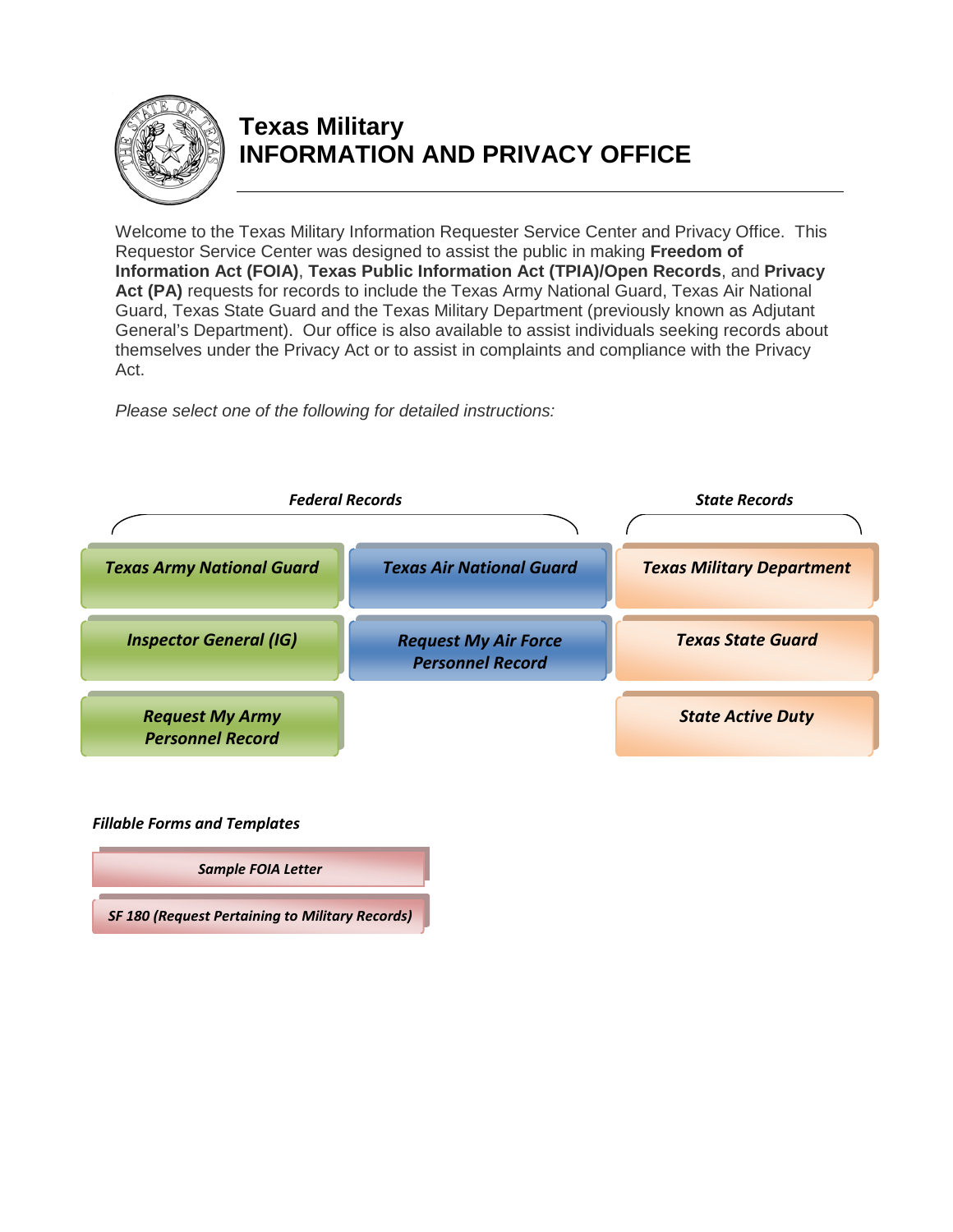# **THE PUBLIC INFORMATION ACT**

<span id="page-1-0"></span>Texas Government Code, Chapter 552, gives you the right to access government records; and an officer for public information and the officer's agent may not ask why you want them. All government information is presumed to b may apply to the disclosure of the information. Governmental bodies shall **promptly** release requested information that is not confidential by law, either constitutional, statutory, or by judicial decision, or information for which an exception to disclosure has not been sought.

### **Rights of Requestors**

*You have the right to:*

- Prompt access to information that is not confidential or otherwise protected;
- Receive treatment **equal** to all other requestors, including accommodation in accordance with the Americans with Disabilities Act (ADA) requirements;
- Receive certain kinds of **information without exceptions**, like the voting record of public officials, and other information;
- Receive a **written statement of estimated charges,** when charges will exceed \$40, in advance of work being started and opportunity to modify the request in response to the itemized statement;
- Choose whether to inspect the requested information (most often at no charge), receive copies of the information or both;
- A **waiver** or reduction of charges if the governmental body determines that access to the information primarily benefits the general public;
- Receive a copy of the communication from the governmental body asking the Office of the Attorney General for a ruling on whether the information can be withheld under one of the accepted exceptions, or if the communication discloses the requested information, a redacted copy;
- Lodge a written complaint about overcharges for public information with the Office of the Attorney General. Complaints of other possible violations may be filed with the county or district attorney of the county where the governmental body, other than a state agency, is located. If the complaint is against the county or district attorney, the complaint must be filed with the Office of the Attorney General.

### **Responsibilities of Governmental Bodies**

*All governmental bodies responding to information requests have the responsibility to:*

- Establish **reasonable procedures** for inspecting or copying public information and inform requestors of these procedures;
- Treat **all** requestors uniformly and shall give to the requestor all reasonable comfort and facility, including accommodation in accordance with ADA requirements;
- Be informed about open records laws and educate employees on the requirements of those laws;
- Inform requestors of the estimated charges greater than \$40 and any changes in the estimates above 20 percent of the original estimate, and **confirm that the requestor** accepts the charges, or has amended the request, in writing before finalizing the request;
- Inform the requestor if the information cannot be provided promptly and set a **date and time to provide it** within a reasonable time;
- Request **a ruling from the Office of the Attorney General** regarding any information the governmental body wishes to withhold, and send a copy of the request for ruling, or a redacted copy, to the requestor;
- Segregate public information from information that may be withheld and provide that public information **promptly;**
- Make a good faith attempt to **inform third parties** when their proprietary information is being requested from the governmental body;
- Respond in writing to all written communications from the Office of the Attorney General regarding charges for the information. Respond to the Office of the Attorney General regarding complaints about violations of the Act.

### **Procedures to Obtain Information**

- Submit a request by mail, fax, e-mail or in person according to a governmental body's reasonable procedures.
- Include enough description and detail about the information requested to enable the governmental body to accurately identify and locate the information requested.
- √ Cooperate with the governmental body's reasonable efforts to clarify the type or amount of information requested.

### **A. Information to be released**

- You may review it promptly, and if it cannot be produced within 10 business days the public information officer will notify you in writing of the reasonable date and time when it will be available.
- Keep all appointments to inspect records and to pick up copies. Failure to keep appointments may result in losing the opportunity to inspect the information at the time requested.

### **Cost of Records**

- **You must respond to any written estimate of charges within 10 business days of the date the governmental body sent it or the request is considered automatically withdrawn.**
- If estimated costs exceed \$100.00 (or \$50.00 if a governmental body has fewer than 16 full time employees) the governmental body may require a bond, prepayment or deposit.
- You may ask the governmental body to determine whether providing the information primarily benefits the general public, resulting in a waiver or reduction of charges.
- Make a timely payment for all mutually agreed charges. A governmental body can demand payment of overdue balances exceeding \$100.00, or obtain a security deposit, before processing additional requests from you.

To request information from this governmental body, please contact: By mail to: Texas Military, Office of the Adjutant General By e-mail to: ng.tx.txarng.mbx.freedom-of-information-act@mail.mil Attn: General Counsel, NGTX-GCF (PIA Coordinator) P.O. Box 5218, Austin, TX 78763-5218

By fax to: In person at: Camp Mabry, 2200 W. 35th St, Bldg 8, Rm C280, (512) 782-6988 Austin, TX 78703 / 8:00 a.m. - 4 p.m.

### **B. Information that may be withheld due to an exception**

- By the 10th business day after a governmental body receives your written request, a governmental body must:
	- 1. request an Attorney General opinion and state which exceptions apply;
	- 2. notify the requestor of the referral to the Attorney General; and
- 3. notify third parties if the request involves their proprietary information.
- Failure to request an Attorney General opinion and notify the requestor within 10 business days will result in a presumption that the information is open unless there is a compelling reason to withhold it.
- Requestors may send a letter to the Attorney General arguing for release, and may review arguments made by the governmental body. If the arguments disclose the requested information, the requestor may obtain a redacted copy.
- The Attorney General must issue a decision no later than the 45th business day from the day after the attorney general received the request for a decision. The Attorney General may request an additional 10 business day extension.
- Governmental bodies may not ask the Attorney General to "reconsider" an opinion.

For complaints regarding failure to release public information please contact your local county or district attorney.

- You may also contact the **Office of the Attorney General,** Open Government Hotline, at (512) 478-6736 or toll-free at 1-877-673-6839.
- For complaints regarding overcharges, please contact the **Office of the Attorney General,** Cost Hotline at (512) 475-2497 or toll-free at 1-888-672-6787.

*If you need special accommodation pursuant to the Americans With Disabilities Act (ADA), please contact our ADA coordinator, \_\_\_\_\_\_\_\_\_\_\_\_\_\_\_\_\_\_\_\_\_\_\_\_\_\_\_\_\_\_\_ at\_\_\_\_\_\_\_\_\_\_\_\_\_\_\_\_\_\_\_\_\_\_\_\_\_ .* 11/14 Denise Wicks at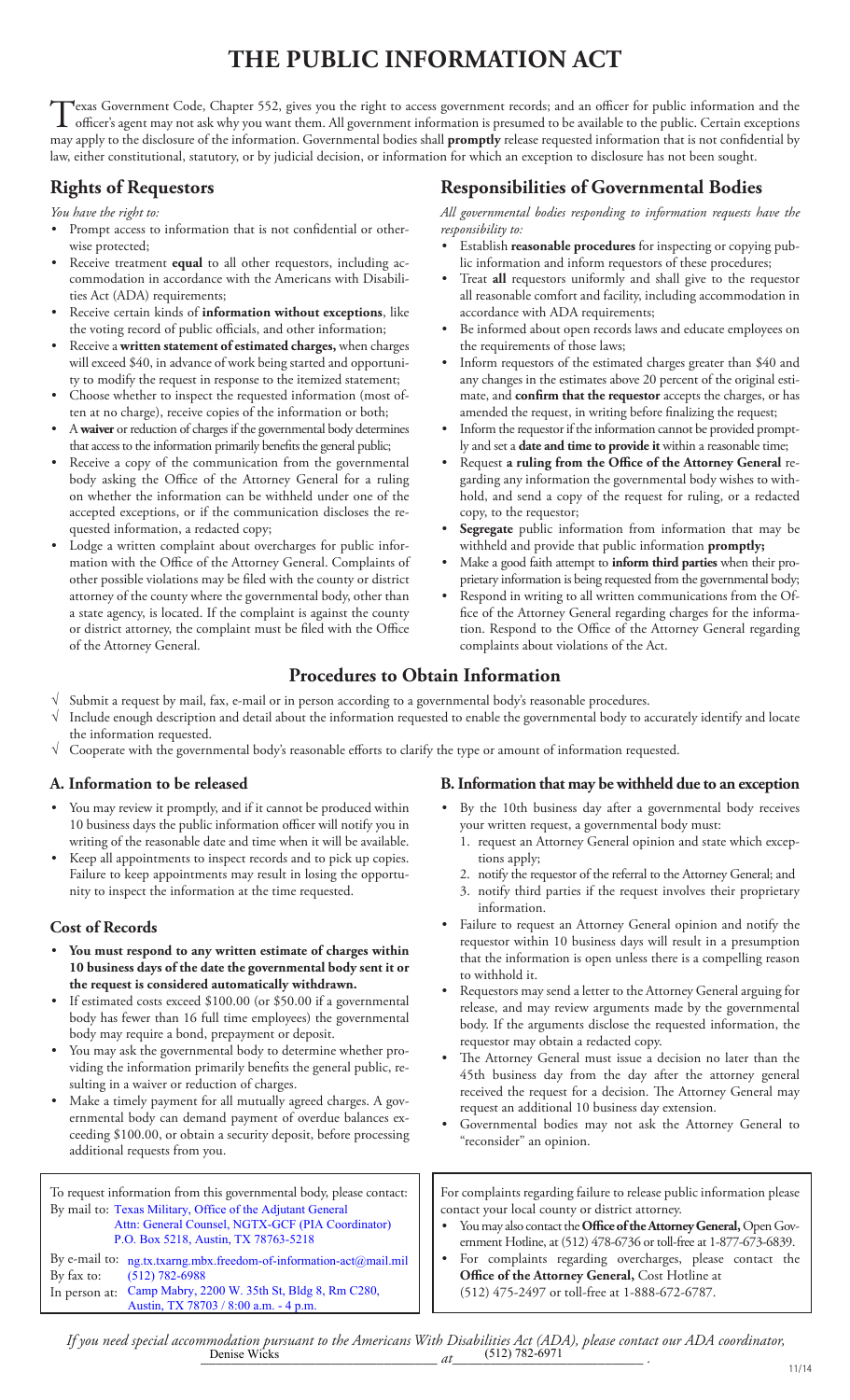## <span id="page-2-0"></span>**Freedom of Information Act (FOIA) / Privacy Act (PA)**

The FOIA, known by its legal cite as Title 5 U.S.C. § 552, along with the Department of Defense (DoD) Regulation 5400.7, governs how FOIA requests will be processed within the National Guard.

### **Texas Army National Guard Records**

### **Where to file a FOIA or Privacy Act Request**

| By mail to: | Texas Military                                 |  |  |  |
|-------------|------------------------------------------------|--|--|--|
|             | Office of the Adjutant General                 |  |  |  |
|             | ATTN: General Counsel, JFTX-GCF (FOIA Officer) |  |  |  |
|             | P.O. Box 5218                                  |  |  |  |
|             | Austin, TX 78763-5218                          |  |  |  |

By e-mail to: ng.tx.txarng.mbx.freedom-of-information-act@mail.mil

By fax to: (512) 782-6988 (ATTN: FOIA Officer)

To inquire on the status of your request, you may contact FOIA Office at (512) 782-5443 or [ng.tx.txarng.mbx.freedom-of-information-act@mail.mil.](mailto:ng.tx.txarng.mbx.freedom-of-information-act@mail.mil)

Please note that the filing of FOIA or Privacy request is a personal matter. Military personnel and Federal Government employees may not use government time or equipment to make such requests.

Any customers who have concerns about the service received from the Texas Military FOIA/PA office may contact the National Guard Bureau FOIA Office at (844) 573-2939 or e-mail [ngb.foia@mail.mil.](mailto:ngb.foia@mail.mil)

### **Essential Elements of a FOIA Request Letter:**

- Provide your full name, mailing address and contact information
- Provide a reasonable description of the record(s) requested
- Provide a statement of your fee category and your willingness to pay applicable fees
- Send your request to the applicable FOIA Office

Click [\[here\]](#page-9-1) for sample FOIA letter.

#### **Fee Categories:**

Educational, Noncommercial, Scientific, and Media: Any accredited U.S. educational or research institution or instructor of an institution, or representative of the news media using the information in a scholarly or analytical work contributing to public knowledge and disseminated to the public.

Commercial: Increases the commercial interest of the requestor.

All Others: All other requestors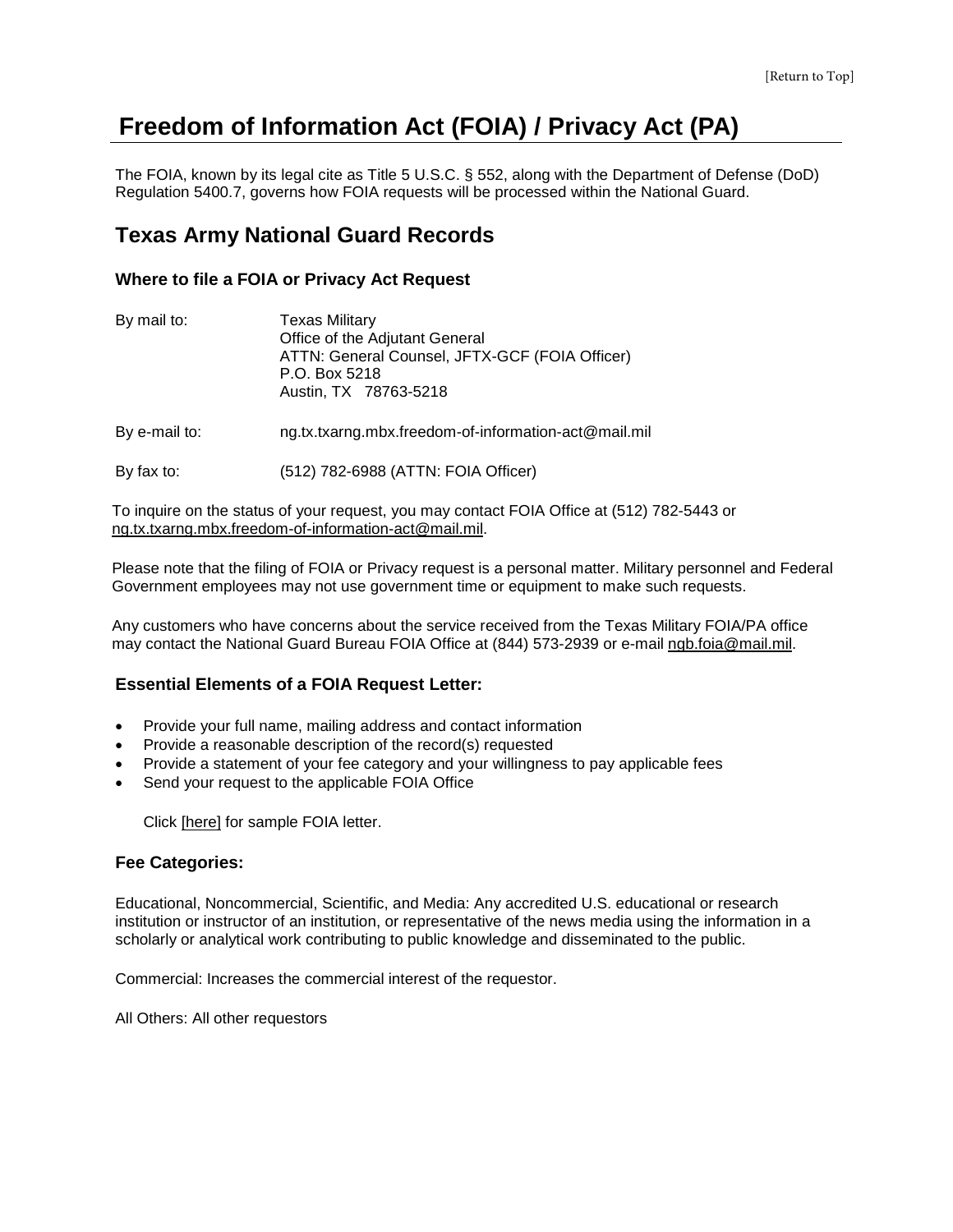#### <span id="page-3-0"></span>**Fees:**

The FOIA provides for the collection of fees for:

Searches: Time spent in looking for and retrieving material, either paper or electronic files, that are responsive to the request to include personnel hours (clerical and professional) and computer time.

Reviews: Time spent to determine if the record is releasable under legal guidelines, excluding resolution of legal or policy issues. This does include time spent excising text that is exempt under FOIA.

Reproduction: Generating a copy of a requested record in the appropriate medium, for example paper or computer file.

Fees rates and schedules can be found in [DoD 5400.7, DoD Freedom of Information Act Program](http://www.dtic.mil/whs/directives/corres/pdf/540007r.pdf) and on the [DD 2086, Record of FOI Costs.](http://www.dtic.mil/whs/directives/infomgt/forms/eforms/dd2086.pdf)

For more information the Freedom of Information Act, please visit<http://www.usdoj.gov/oip/index.html>

### **Air National Guard (ANG) Records**

NOTE: The Texas Military Information Requester Service Center does NOT process Air National Guard FOIA requests. All requests received by the Texas Military FOIA Coordinator are forwarded to the Air National Guard FOIA Office in Arlington, VA.

The Air Force has established a centralized Freedom of Information Act (FOIA) website for submitting requests online to our Requester Service Centers (RSC). All requests for ANG records, except Inspector General Records, are processed by one office. Click on the following AF eFOIA Public Access Link (PAL): [https://www.efoia.af.mil/palMain.aspx.](https://www.efoia.af.mil/palMain.aspx)

Once there, we recommend you review all the links listed on the left side as they have been designed to provide information and guidance.

In your request, please indicate the state/Wing that you are seeking records from. If you prefer not to use the automated system, you may also make your request to:

Air National Guard FOIA ATTN: NGB-JA/OIP 111 South George Mason Drive, AH2 Arlington VA 22204-1373 Phone: (571) 256-7838 or (703) 607-5901 Fax: (703) 607-3684 Email: [FOIA@ng.army.mil.](mailto:FOIA@ng.army.mil)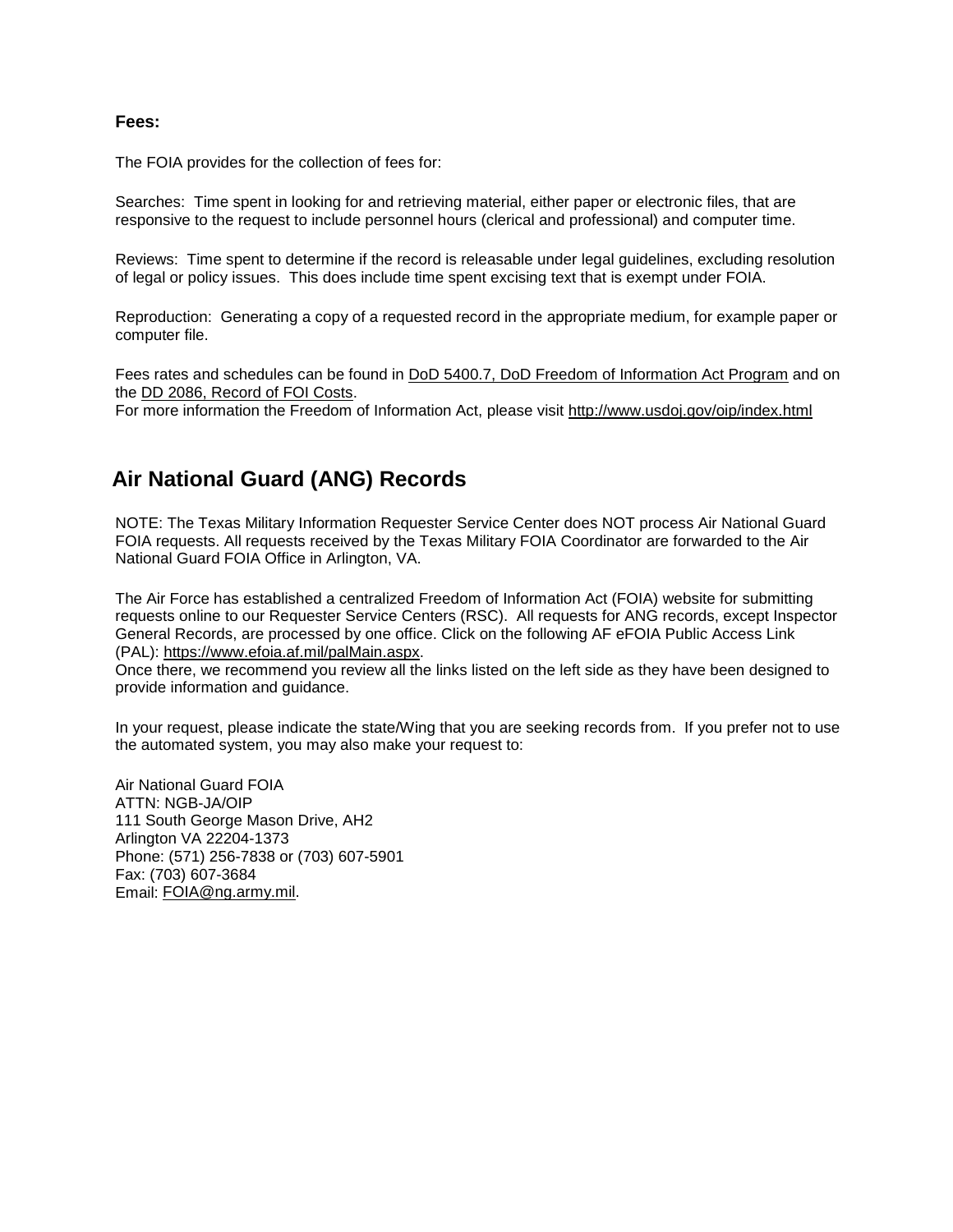## <span id="page-4-0"></span>**Military Service and Health Records**

### **ARMY:**

### **PERSONNEL RECORDS REQUESTS**

There are two ways to obtain copies of specific document(s) or the entire OMPF:

- 1. Accessing the OMPF electronically.
- 2. Submitting a request to the appropriate "Location of Army Personnel Records".

To electronically access the OMPF, a Common Access Card (CAC), Army Knowledge Online (AKO) or Department of Defense Self-Service Logon (DS Logon) account is required. Electronic access is a free, easy way to view the OMPF. It gives the flexibility to print specific document(s) or download the entire OMPF 24 hours per day, 7 days per week.

In order to access the OMPF electronically, read the requirement below:

\*\***Served** in the U.S. Army, Army Reserve, or Army National Guard on or after October 1, 2002\*\*

Refer to the "Location of Army Personnel Records" section of this article to determine different options to access the OMPF electronically.

Veterans or Retirees separated from the U.S. Army, Army Reserve, or Army National Guard before October 1, 2002, must submit a request for records. Please refer to the "Location of Army Personnel Records" section in this article.

### **What is an OMPF?**

The OMPF is a collection of information which permanently documents a Service member's career in the military. The OMPF contains documentation pertaining to the accession, training, education, assignment, performance, discipline, decoration, casualty and separation of the Service member. The most requested document from a Service member's OMPF is the DD Form 214, (Certificate of Release or Discharge from Active Duty) or NGB 22, for National Guard service.

### **Requesting Official Military Personnel File Records**

Unable to access the OMPF electronically? or the next of kin of a deceased Veteran? Submit a signed copy of [Standard Form 180 \(](http://www.gsa.gov/portal/forms/download/115958)Request Pertaining to Military Records) to obtain free copies of a DD Form 214 or equivalent and/or OMPF. Refer to the "Location of Army Personnel Records" below to determine the appropriate location in order to submit a completed Standard Form 180.

*NOTE: The Standard Form 180, Location of Military Records section pertaining to U.S. Army records is not accurate and is in the process of being revised.* 

Federal law [5 USC 552a(b)] requires that all requests for records and information be submitted in writing. Each request must be **signed** (in cursive) and **dated** (within the last year).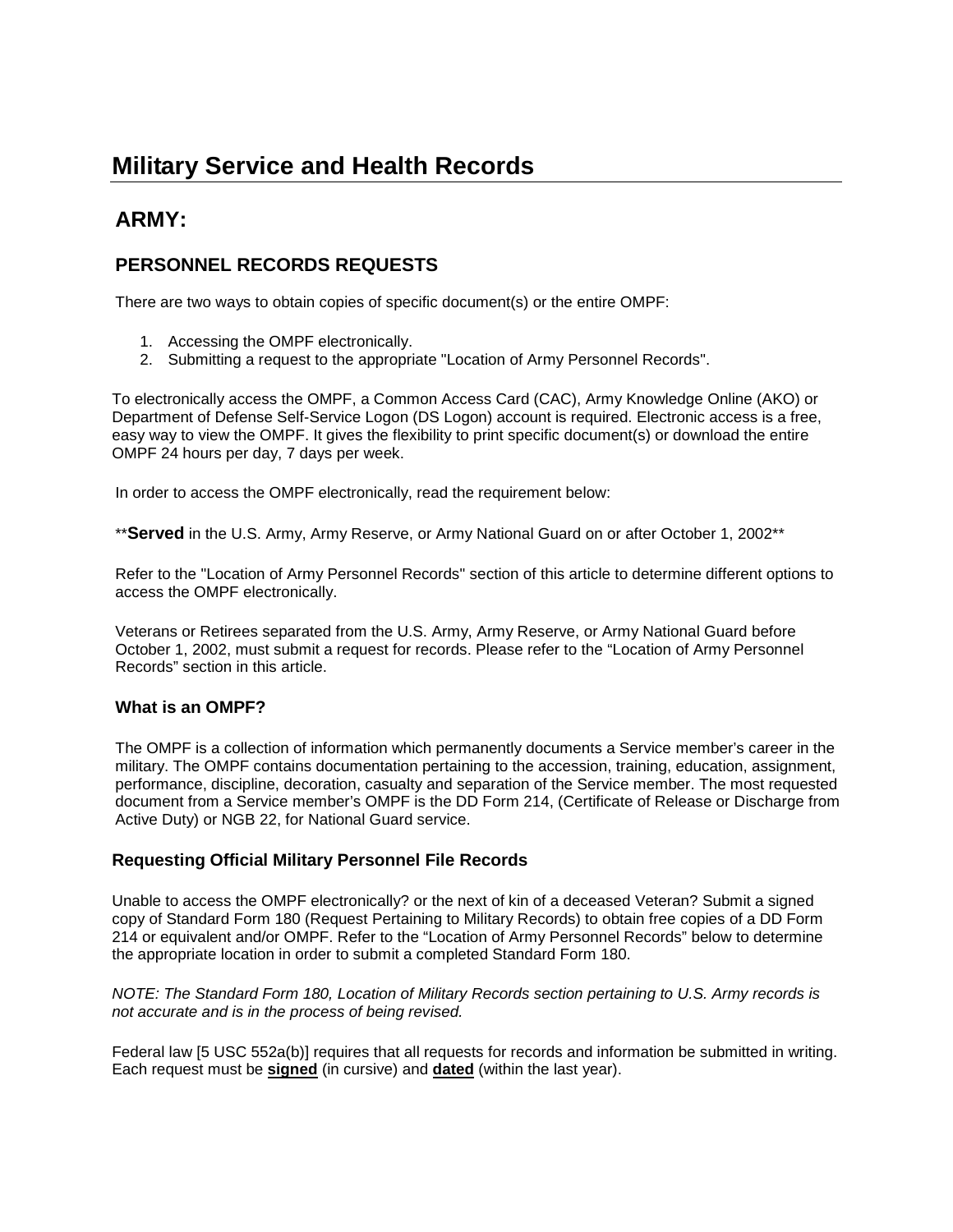### **Location of Army Personnel Records**

| <b>CURRENT SERVICE MEMBERS</b>                                                               |                                                                                                                                                                         |  |  |  |
|----------------------------------------------------------------------------------------------|-------------------------------------------------------------------------------------------------------------------------------------------------------------------------|--|--|--|
| Service member Status                                                                        | Location                                                                                                                                                                |  |  |  |
| Current Active, Reserve<br>$\left($ except IRR), or Army<br>Reserve National Guard<br>(ARNG) | interactive Personnel Electronic Records Management System (iPERMS)<br>at https://iperms.hrc.army.mil/rms/login (Common Access Card Required)                           |  |  |  |
|                                                                                              | lor                                                                                                                                                                     |  |  |  |
|                                                                                              | U.S. Army Human Resources Command's My Record Portal<br>at https://www.hrcapps.army.mil/portal (AKO Account Required)                                                   |  |  |  |
|                                                                                              | lor<br>eBenefits (a Department of Defense Self Service Logon (DS Logon)<br>premium account required) https://www.ebenefits.va.gov/ebenefits-<br>portal/ebenefits.portal |  |  |  |
| <b>RETIREES, TDRL, DISCHARGED OR DECEASED WHILE IN SERVICE</b>                               |                                                                                                                                                                         |  |  |  |

**RETIREES, TDRL, DISCHARGED OR DECEASED WHILE IN SERVICE**

| <b>Enlisted Service Dates</b> | <b>Officer Service</b><br>Dates | Location                                                                                                                                                                                                                                                                                                                                                                                                                                                                                                                                           |
|-------------------------------|---------------------------------|----------------------------------------------------------------------------------------------------------------------------------------------------------------------------------------------------------------------------------------------------------------------------------------------------------------------------------------------------------------------------------------------------------------------------------------------------------------------------------------------------------------------------------------------------|
| 10/01/2002 - Current          | 10/01/2002 -<br>Current         | eBenefits (a Department of Defense Self Service Logon (DS<br>Logon) premium account is required)<br>https://www.ebenefits.va.gov/ebenefits-portal/ebenefits.portal<br>lor<br>National Personnel Records Center (Military Personnel Records)<br>1 Archives Drive<br>St. Louis, MO 63138-1002<br>www.archives.gov/veterans/evetrecs<br>ΙOr<br>U.S. Army Human Resources Command<br>ATTN: AHRC-PDR-H<br>1600 Spearhead Division Avenue<br>Department 420 Fort Knox, KY 40122-5402<br>Email: askhrc.army@us.army.mil<br>1-888-ARMYHRC (1-888-276-9472) |
|                               |                                 |                                                                                                                                                                                                                                                                                                                                                                                                                                                                                                                                                    |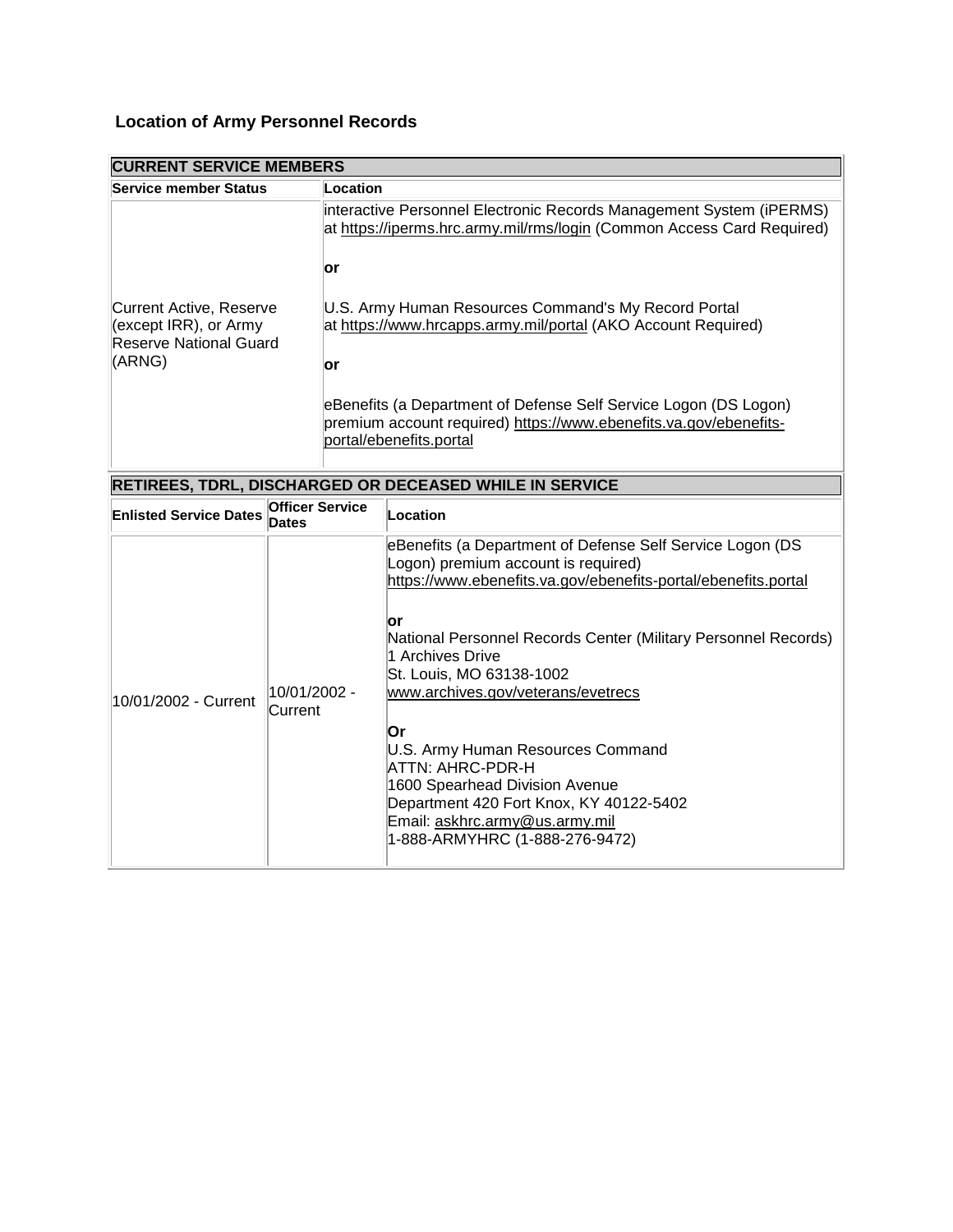### **RETIREES, TDRL, DISCHARGED OR DECEASED WHILE IN SERVICE**

| <b>Enlisted Service Dates</b> | <b>Officer Service</b><br>Dates | Location                                                                                                                                                                                                           |
|-------------------------------|---------------------------------|--------------------------------------------------------------------------------------------------------------------------------------------------------------------------------------------------------------------|
|                               |                                 | National Personnel Records Center (Military Personnel Records)<br>1 Archives Drive<br>St. Louis, MO 63138-1002<br>www.archives.gov/veterans/evetrecs                                                               |
| $11/01/1912 -$<br>09/30/2002  | $ 07/1/1917-$<br>09/30/2002     | And/Or (see note below)<br>Texas Military<br>Attn: Archive Records<br>P.O. Box 5218, Austin, TX 78763<br>Fax: (512) 782-5534, Phone: (512) 782-5164<br>Email: ng.tx.txarng.mbx.freedom-of-information-act@mail.mil |

The Texas Military has not transitioned all hard copy and microfiche records from 2006 and earlier and still maintains original OMPFs pending transfer to NPRC. It is recommended that you submit a request to both the National Personnel Records Center (NPRC) AND the Texas Military for a copy of records.

### **Medical and Dental Records:**

Mail or fax a signed copy of [Standard Form 180 \(](http://www.gsa.gov/portal/forms/download/115958)Request Pertaining to Military Records) to:

### **Discharged or deceased after 1992:**

Department of Veterans Affairs Records Management Center P.O. Box 5020 St. Louis , MO 63115 Phone: 888-533-4558 Or 888-533-4558 Fax: 314-679-3615

### **Discharged or deceased before 1992:**

National Personnel Records Center (Military Personnel Records) 1 Archives Drive St. Louis, MO 63138-1002 [www.archives.gov/veterans/evetrecs](http://www.archives.gov/veterans/evetrecs/)

**And/Or** *(see note below)* Texas Military Attn: Archive Records P.O. Box 5218, Austin, TX 78763 Fax: (512) 782-5534, Phone: (512) 782-5164 Email: [ng.tx.txarng.mbx.freedom-of-information-act@mail.mil](mailto:ng.tx.txarng.mbx.freedom-of-information-act@mail.mil)

\*\* The Texas Military has not transitioned all hard copy and microfiche records and still maintains some original records pending transfer to NPRC. It is recommended that you submit a request to both the National Personnel Records Center (NPRC) AND the Texas Military for a copy of records.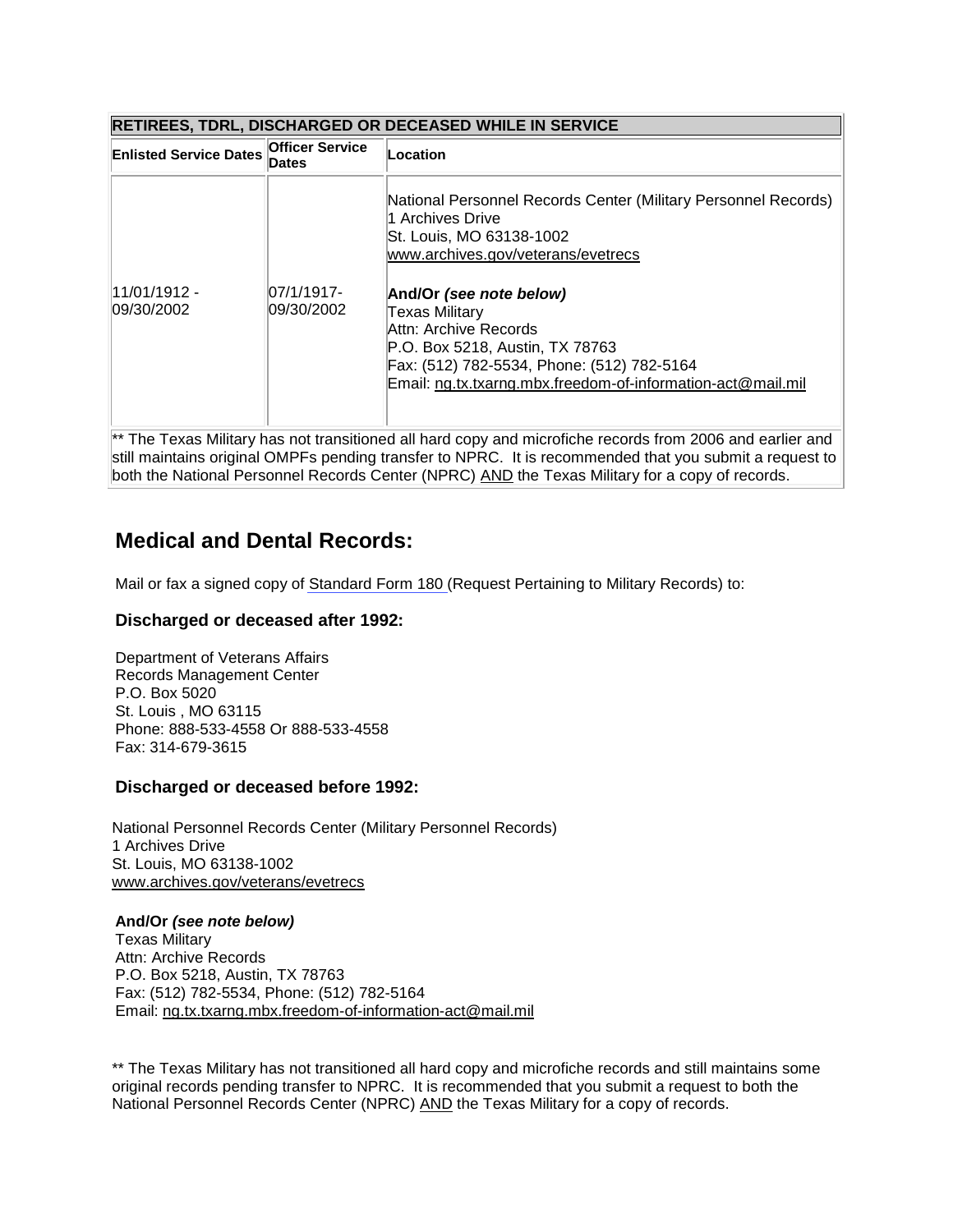### <span id="page-7-0"></span>**AIR:**

### **PERSONNEL RECORDS REQUESTS**

#### **Retired or Separated on or after Oct. 1, 2004**

Those who separated or retired on or after Oct. 1, 2004, may mail or fax a signed copy of Standard Form 180 [\(Request Pertaining to Military Records\)](http://www.gsa.gov/portal/forms/download/115958) to:

AFPC/DPSIR 550 C St. West, Suite 19 JBSA-Randolph, TX 78150 Fax: 210-565-4021, DSN: 665-4021 Organizational Email box: [DPSOMP.INCOMING@us.af.mil](mailto:DPSOMP.INCOMING@us.af.mil)

Those requesting a deceased relative's record also need to provide their relationship to the former Airman so next of kin relationship can be verified. If the relative was deceased after their separation or retirement, proof of death must also be furnished.

Veterans may also access their record on line by registering for a Premium account on [www.eBenefits.va.gov.](http://www.ebenefits.va.gov/) Click the register button at the top of the home page and follow the instructions provided to obtain a premium account. If you have questions or problems with eBenefits, mouse over the HELP button on the top of the home page and then select CUSTOMER SUPPORT and follow the instruction provided.

#### **Retired or separated before Oct. 1, 2004**

Veterans who separated/retired before Oct. 1, 2004, should contact the [National Personnel Records](http://www.archives.gov/)  [Center](http://www.archives.gov/) for copies of their records.

If you are a veteran or next-of-kin of a deceased veteran, you may now use [vetrecs.archives.gov](http://www.archives.gov/veterans/military-service-records/) to order a copy of the military records.

All medical and dental records for all Air Force personnel (retired or separated prior to May 1994) are stored permanently at the NPRC. All medical and dental records for all Air Force personnel (retired or separated after May 1994 are maintained by the Veterans Administration Service Medical Records Center (314-538-4500).

Active Duty members who were released and are serving an inactive Reserve obligation should request copies of their records from: Air Reserve Personnel Center, ARPC/DPSC, 18420 E. Silver Creek Bldg #390 MS 68, Buckley AFB, CO, 80011, call 800-525-0102, option 3 or fax 478-327-2215.

Those who served or are serving in the Air National Guard or Reserve can call the Air Reserve Personnel Center at 800-525-0102.

\*\* The Texas Military has not transitioned all hard copy and microfiche records from 2008 and earlier and still maintains original OMPFs pending transfer to NPRC. It is recommended that you submit a request to both the National Personnel Records Center (NPRC) AND the Texas Military for a copy of records.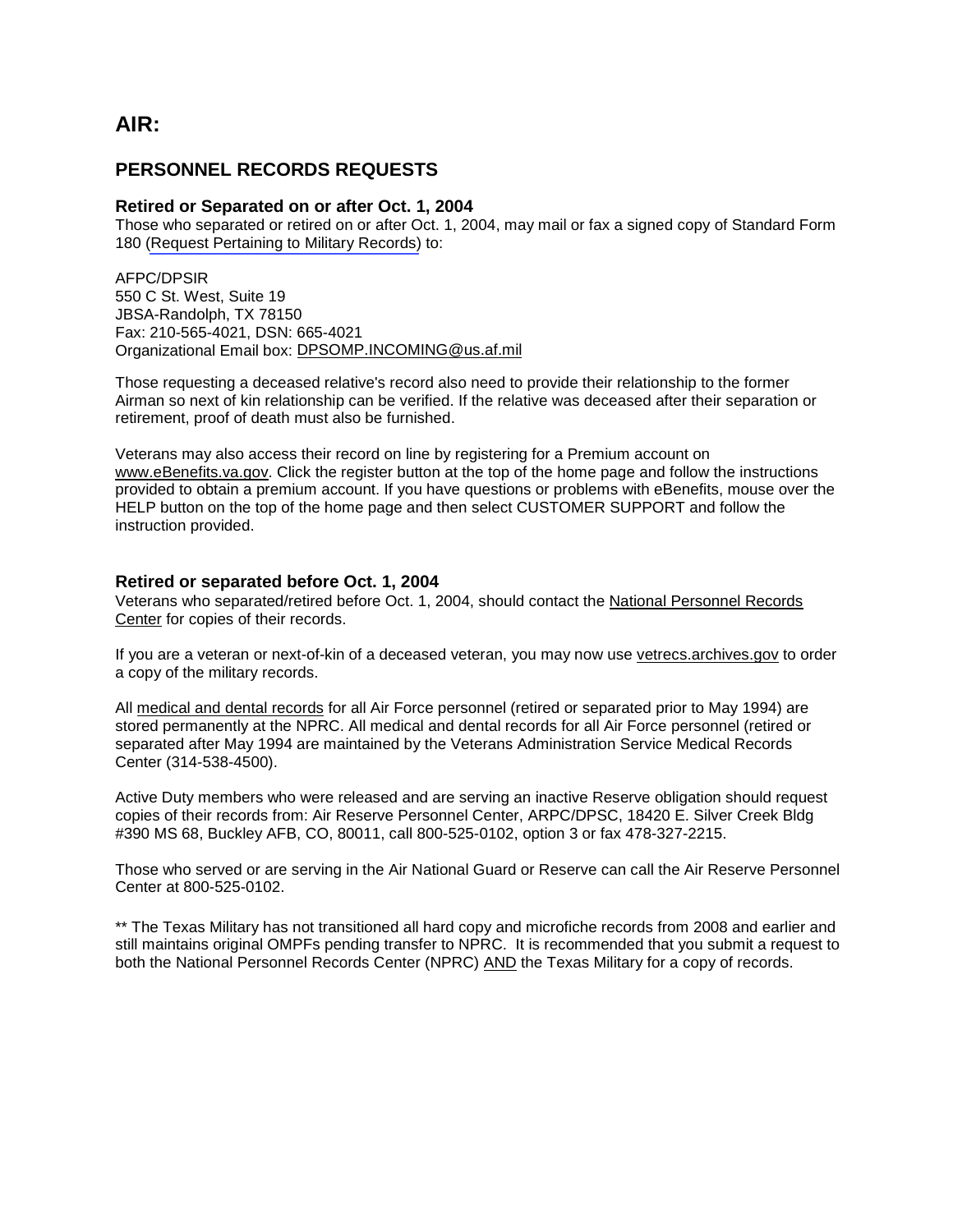## <span id="page-8-0"></span>**Inspector General (IG) Records**

If you are making a request for National Guard Inspector General records, please make your request directly to the respective service or DoD IG as the National Guard Bureau FOIA Office does not process IG records. The FOIA websites for those IG offices are as follows:

- For Air National Guard (AF IG):<http://www.af.mil/InspectorGeneralComplaints.aspx>
- For Army National Guard (Army IG):<http://www.daig.pentagon.mil/foia.aspx>
- For National Guard Bureau (DoD IG):<http://www.dodig.mil/FOIA/submit.html>